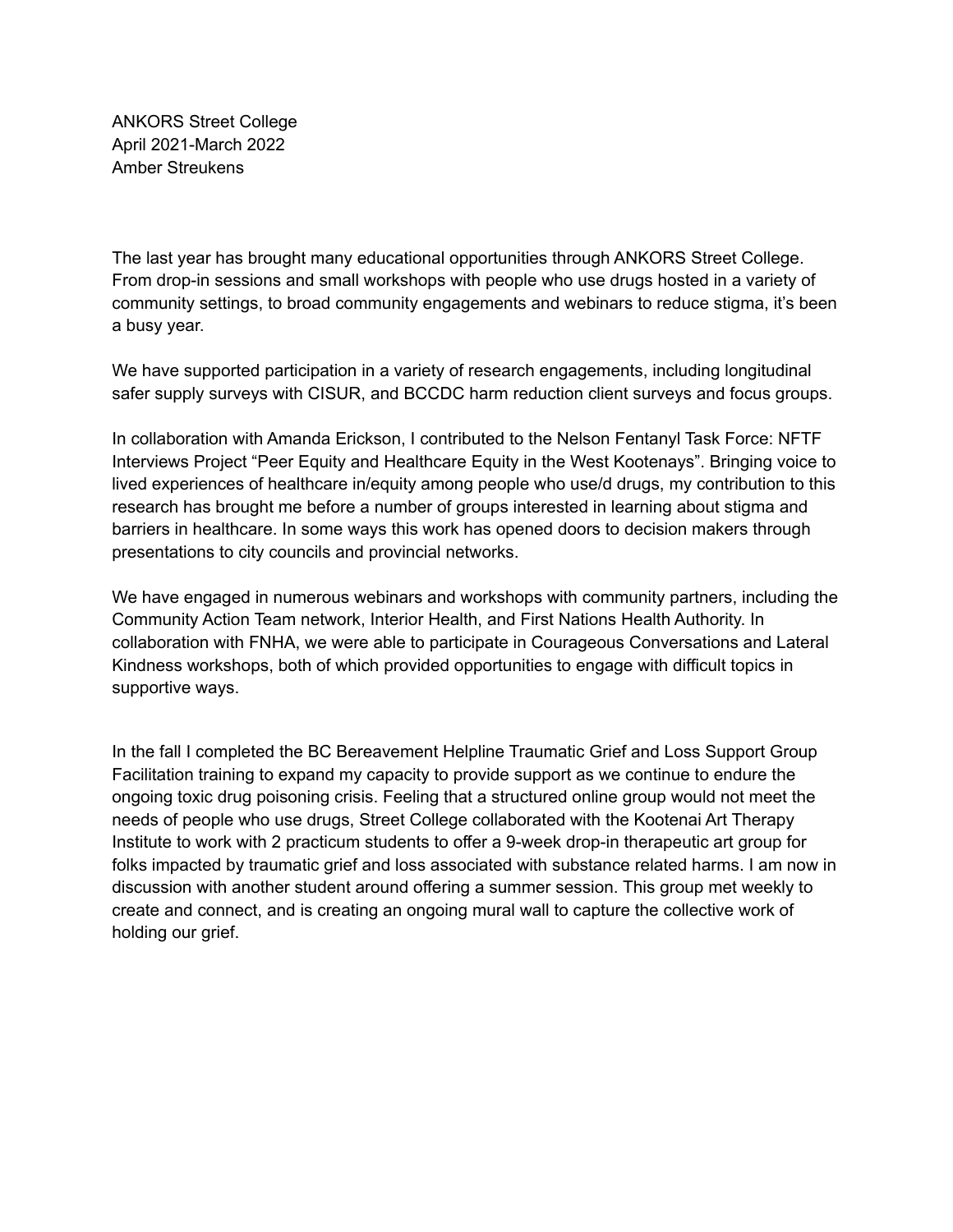

Throughout the winter months, Street College hosted weekly documentary screenings at REDUN's office. These provided opportunities to engage with material on topics around substance use, harm reduction, and recovery - as well as safe warm inviting space in harsh winter months.

Providing mentorship to REDUN's leadership has been an uplifting part of my role recently. Watching this network grow in size and force is inspiring and we are regularly receiving invitations to collaborate, which is highly encouraging. Many of our peer workers were able to participate in First Aid and Mental Health First Aid this year.

I have trained many staff to provide Hepatitis C Point of Care testing, expanding our ability to provide low barrier ways meet the needs of those we serve.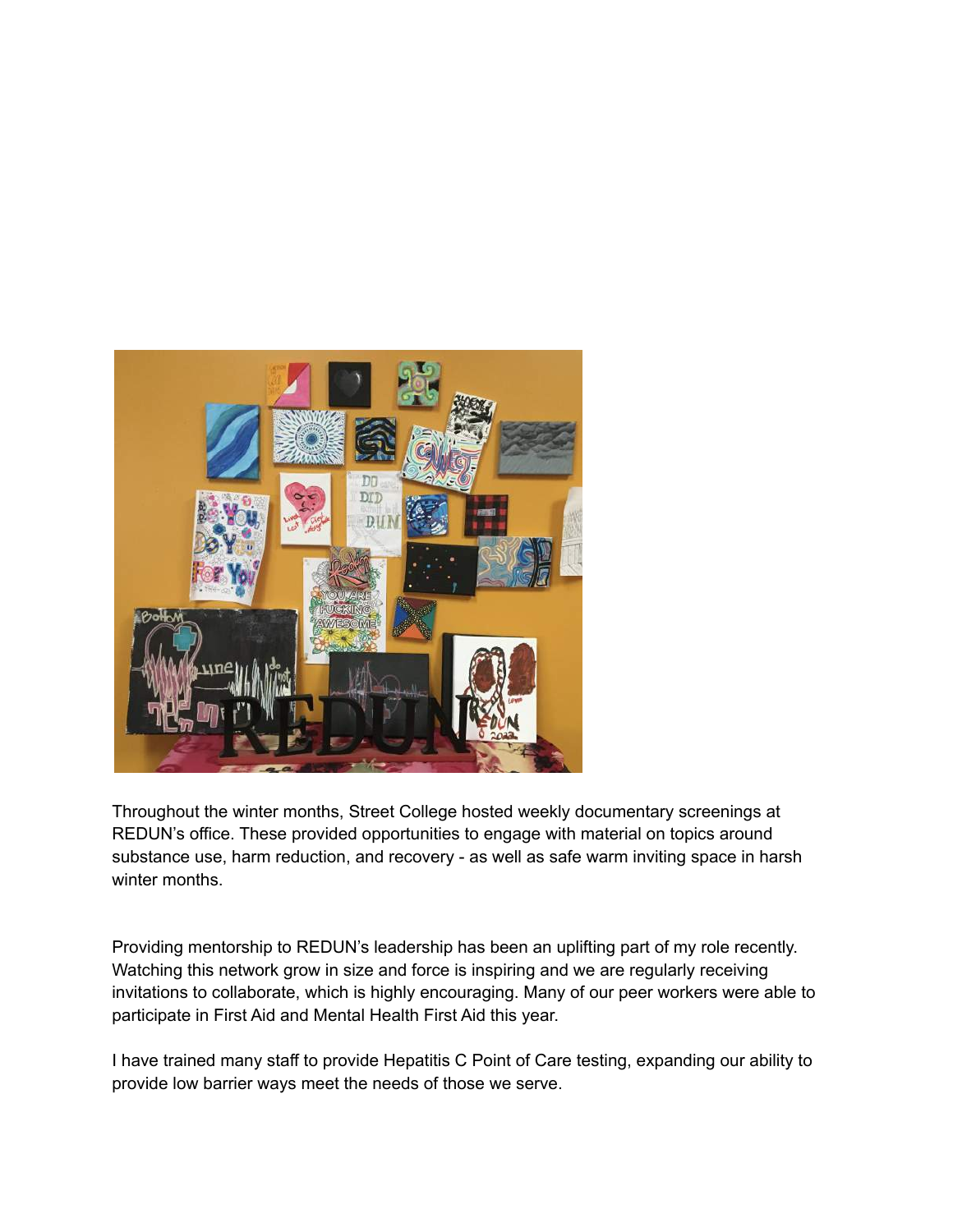Naloxone trainings in a variety of settings with a variety of audiences have resulted in increased community capacity to respond to overdose, and has created opportunity for many important conversations around substance use and harm reduction.

As REDUN in Trail expanded and began to gain momentum, so too did other stakeholder engagement. This year I was involved in the development of the Trail CAT and continue to participate and support peer engagement at this table. There is a great need for expanded harm reduction and overdose prevention services in Trail, and as such we have been operating 2-day pop-up overdose prevention services monthly since the fall. We continue to evaluate and adapt our program delivery and are working to secure a more permanent location for this service



In the development of these services, I provided some support to Selkirk students conducting survey research to support OPS development. We have also supported other Selkirk students on other projects this year, including the creation of a short video on wound care, and a series of Naloxone trainings for businesses in Trail.

In everything we do, anti-stigma education is key. In the fall of 2021 we began offering a monthly info booth at the Castlegar farmers market. This space enables fun accessible education and fosters community engagement. It has been a pleasure to connect with new people through this opportunity, which contributes to the development of lasting working relationships and future engagements.